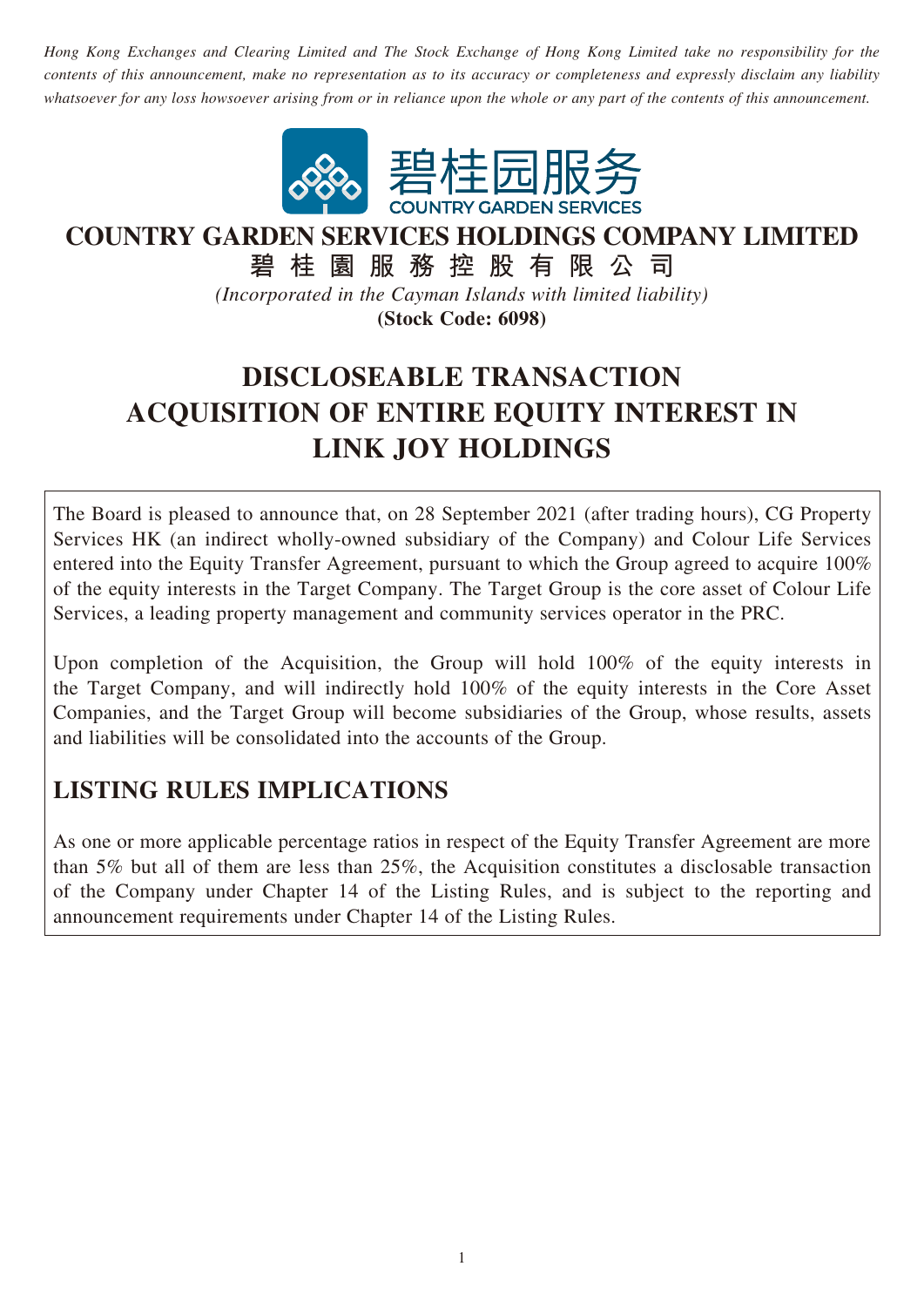The Board is pleased to announce that, on 28 September 2021 (after trading hours), CG Property Services HK (an indirect wholly-owned subsidiary of the Company) and Colour Life Services entered into the Equity Transfer Agreement. The principal terms of the Equity Transfer Agreement are as follows:

### **PRINCIPAL TERMS OF THE EQUITY TRANSFER AGREEMENT**

| Date    | : 28 September 2021 (after trading hours)                                                            |
|---------|------------------------------------------------------------------------------------------------------|
| Parties | : (1) CG Property Services HK (an indirect wholly-owned subsidiary of<br>the Company, as purchaser); |
|         | (2) Colour Life Services (as vendor);                                                                |
|         | $(3)$ the Guarantor I (as guarantor); and                                                            |

(4) the Target Company.

To the best of the Directors' knowledge, information and belief after having made all reasonable enquiries, the Guarantor I, Colour Life Services and their ultimate beneficial owners (including the Guarantor II) are third parties independent of the Company and its connected persons.

#### **Subject Matter and Target Group**

Pursuant to the terms of the Equity Transfer Agreement and subject to conditions, CG Property Services HK has agreed to acquire 100% of the equity interests in the Target Company from Colour Life Services.

Colour Life Services will procure the Target Company to directly or indirectly hold 100% of the equity interests in the Core Asset Companies, cease to hold any rights, obligations or liabilities in respect of the Spun-off Businesses, obtain necessary approvals, consents or confirmations, and go through the relevant transfer formalities and registration within the specified time after signing the Equity Transfer Agreement.

#### **Consideration**

The maximum amount of the total Consideration for the Acquisition is RMB3,300 million, which will be paid by the internal resources of CG Property Services HK and/or through equity financing and/or loans, etc.. The Consideration was determined following arm's length negotiation after taking into account factors such as the property management fee income of the Target Group, the chargeable gross floor area and the net profit indicators after deducting non-operating gains and losses of the projects under management and the projects that have been contracted for but not yet taken over, and the sustainable independent operation of the Target Company and the status of the Target Company's existing management projects, and the current market situation and the future development of the property services industry.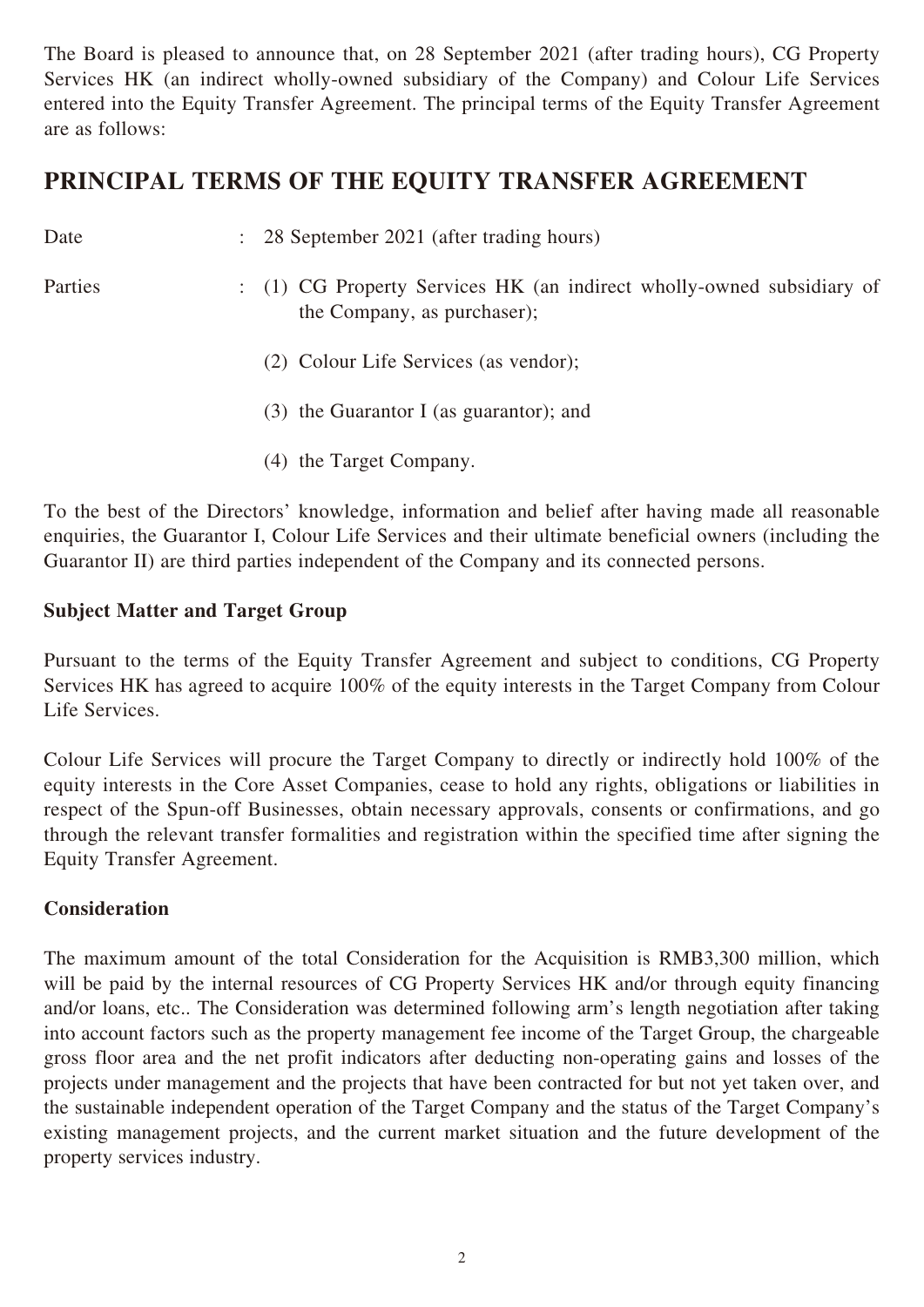For the avoidance of doubt, the abovementioned profit indicators do not represent the expected level of future profits, nor do they constitute a profit forecast under Rule 14.61 of the Listing Rules.

#### **Terms of Payment for Consideration**

The Consideration for the Acquisition will be paid by CG Property Services HK in cash in three instalments, namely, the first instalment of RMB2,300 million, the second instalment of RMB700 million and the third instalment of RMB300 million. Unless otherwise specified, the Consideration shall be settled in HKD. The central parity rate of RMB against HKD officially released by the People's Bank of China one business day before payment shall be adopted as the exchange rate.

#### **First Instalment of Consideration**

CG Property Services HK shall pay the First Instalment of Consideration, comprising the amount of United States dollars equivalent to RMB1,000 million (approximately US\$155 million) and the amount of HKD equivalent to the remaining balance of RMB1,300 million on the day on which the following conditions are met:

- (1) Fantasia Holdings Group Co., Limited, the controlling shareholder of Colour Life Services, having issued a letter of commitment to vote in favor of the Acquisition at the general meeting of Colour Life Services;
- (2) the registration and procedures in relation to the pledges of 99% of the equity interests in Wanxiangmei Property, 100% of the equity interests in Kaiji Commercial and 100% of the equity interests in Wanxiangmei Residential, and the online reporting of the pledge of 100% of the equity interest in Beijing Wanxiangmei having been completed;
- (3) the third-party written confirmation required for the equity transfer of Wanxiangmei Property and Changbaishan Tourism Resort Property (two of the Core Asset Companies) having been obtained;
- (4) Colour Life Services and the Target Company having obtained the written consent from their lending bank for the Acquisition and creation of pledges over the equity interests in the Core Asset Companies as referred to in the section "*Principal Terms of the Equity Transfer Agreement — Pledges and Guarantees*"; and
- (5) Colour Life Services having handed over the credentials and licenses of Wanxiangmei Property and Kaiyuan International to CG Property Services HK.

#### **Second Instalment of Consideration**

After Colour Life Services provides CG Property Services HK with such securities as may be approved by the latter, CG Property Services HK shall pay the amount of HKD equivalent to the Second Instalment of Consideration to Colour Life Services.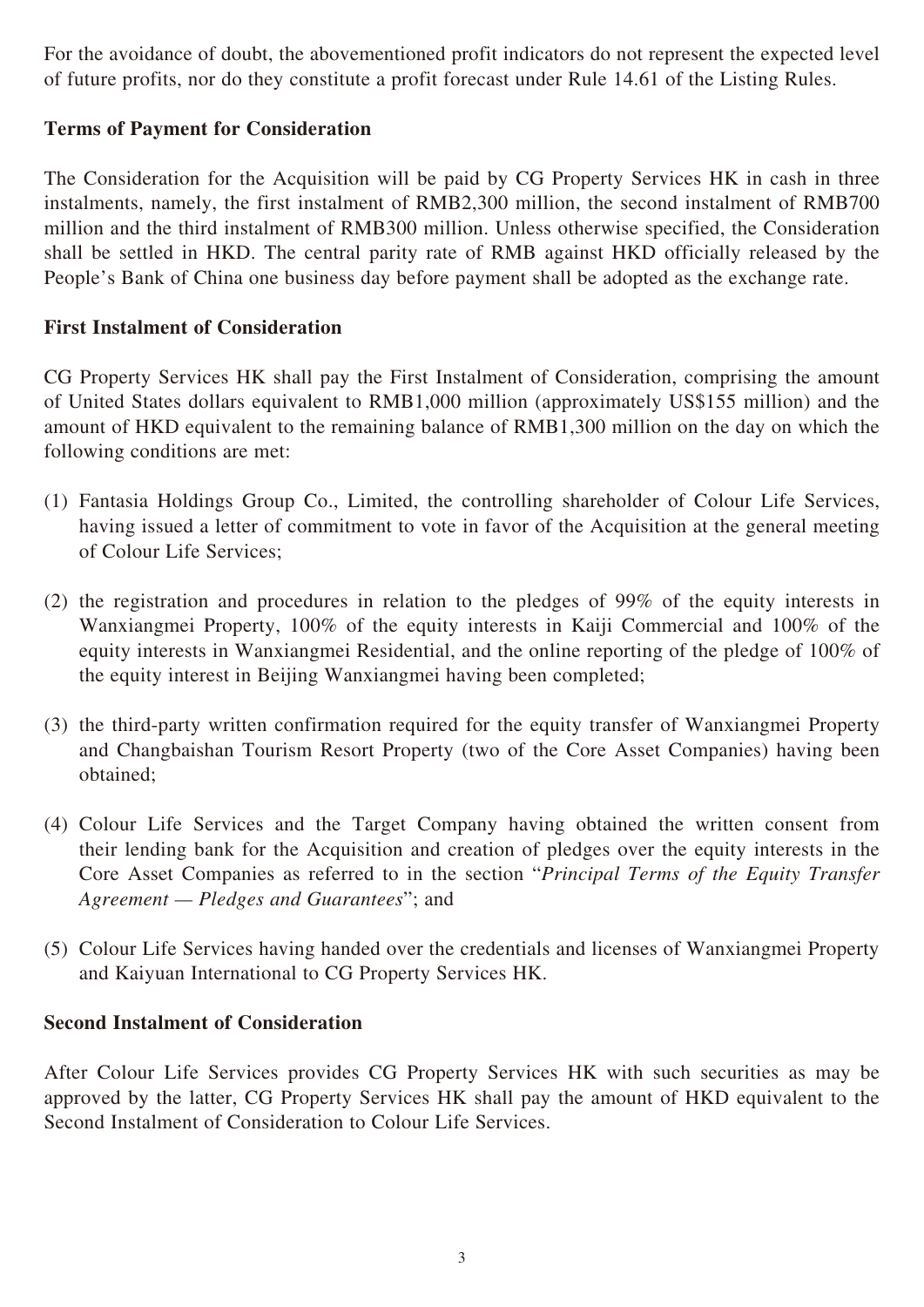#### **Third Instalment of Consideration**

CG Property Services HK shall pay the amount of HKD equivalent to the Third Instalment of Consideration within three working days after the following conditions are met:

- (1) between the date on which the completion of payment of the First Instalment of Consideration and 31 December 2021, Colour Life Services and the competent institutions that are in charge of the Target Company effectively adopt all necessary resolutions;
- (2) the PRC anti-monopoly law enforcement agency agrees and approve the Acquisition, and issues relevant documents;
- (3) within five Working Days after the condition referred to in paragraph (i) of this section is met, Colour Life Services completes the change of registration formalities for the transfer of the Target Shares to CG Property Services HK and issues the register of members and capital contribution certificate to CG Property Services HK;
- (4) all of the necessary formalities and registration to procure the Target Company to directly or indirectly hold 100% of the equity interests in the Core Asset Companies and to cease to hold any rights, obligations or liabilities in respect of the Spun-off Businesses are completed;
- (5) the existing pledges of the Target Shares and the equity interests in certain subsidiaries of the Target Group are released, and the relevant registration procedure are completed;
- (6) the registration and formalities in relation to the pledge of the immovable properties of the Spun-off Businesses referred to in the section "*Principal Terms of the Equity Transfer Agreement — Pledges and Guarantees*" are completed;
- (7) in terms of the transfer, the allocation and the handover of the businesses, related-party current accounts and the arrangement dealing with the funds on account pursuant to the Equity Transfer Agreement, the relevant formalities are completed, or the relevant documents or agreements are signed;
- (8) CG Property Services HK completes the takeover of the daily management of the Target Company and the Core Asset Companies;
- (9) the registration formalities in relation to the change in the equity interests that are not within the scope of the Acquisition are completed;
- (10) Colour Life Services completes the handover of the documents and materials of the Target Company to CG Property Services HK;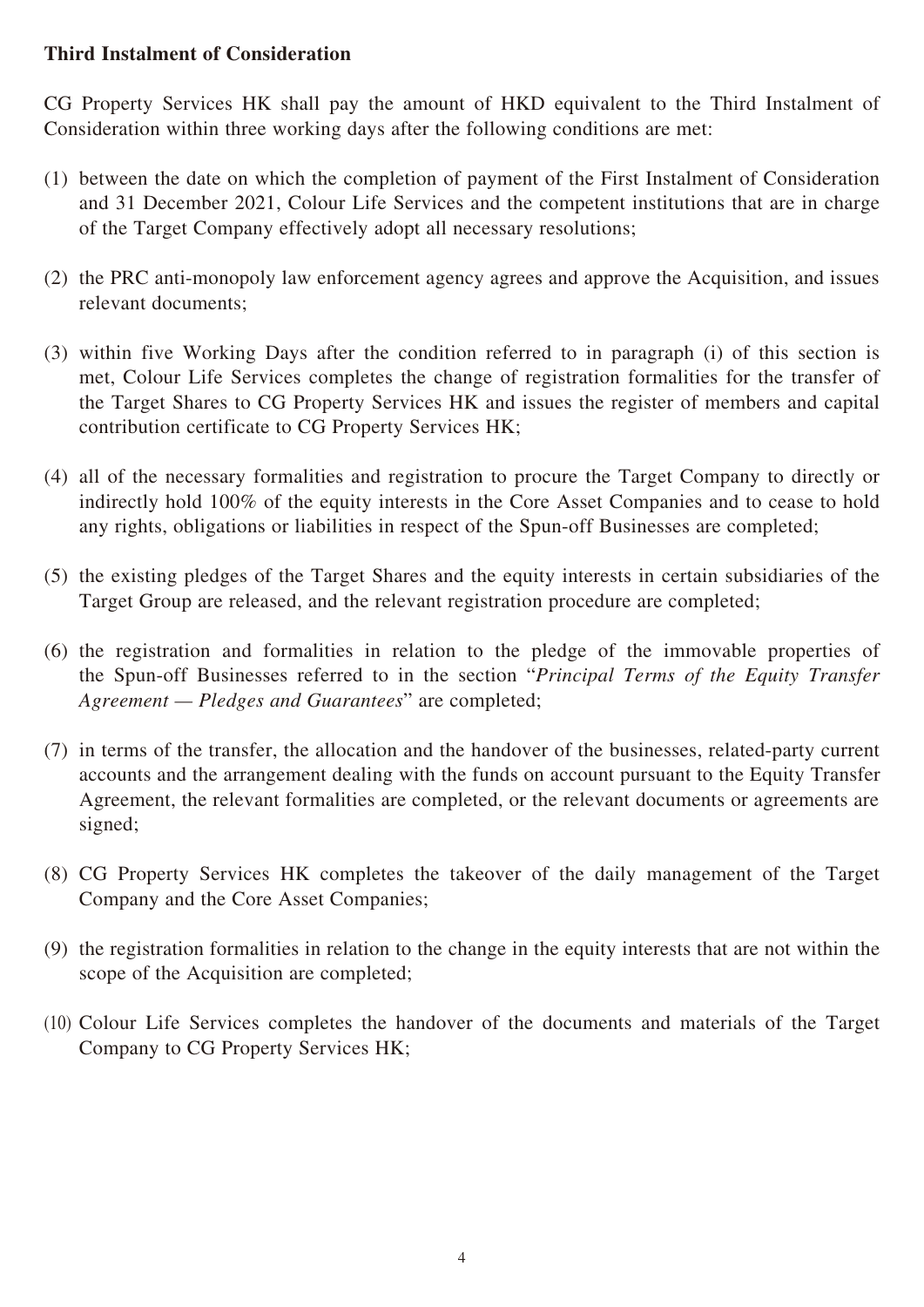- (11) the arrangements in relation to the retention and compensation of the personnel of the Target Group and the handover of information and data systems are completed;
- (12) the existing guarantee provided by the Target Company to external parties is released and relevant written confirmation documents are provided; and
- (13) Colour Life Services and its controlling shareholder, Fantasia Holdings Group Co., Limited, fulfill and comply with all applicable regulations and requirements under the Listing Rules in relation to the Equity Transfer Agreement and the transactions contemplated thereunder, including but not limited to obtaining the adoption and approval in relation to the Equity Transfer Agreement and the transactions contemplated thereunder at the general meeting.

#### **Existing Pledges**

Colour Life Services shall release the existing equity pledges of the Target Group (including the Target Company) within ten working days after the payment of the First Instalment of Consideration.

#### **Pledges and Guarantees**

Colour Life Services and the Guarantors agree to pledge the following equity interests in the Core Asset Companies to CG Property Services HK or its designated agent to guarantee the obligations of Colour Life Services under the Equity Transfer Agreement:

- (1) 99% of the equity interests in Wanxiangmei Property;
- (2) 100% of the equity interests in Kaiji Commercial;
- (3) 100% of the equity interests in Wanxiangmei Residential Property;
- (4) 100% of the equity interests in Beijing Wanxiangmei;
- (5) 100% of the equity interests in the Target Company;
- (6) 100% of the equity interests in Link Joy (HK) Co., Ltd. (being a company incorporated in Hong Kong and a direct wholly-owned subsidiary of the Target Company); and
- (7) 100% of the equity interests in Kaiyuan International.

The guarantee period is from the date of establishment of the pledge and ends on the date when Colour Life Services fulfills its obligations under the Equity Transfer Agreement.

Colour Life Services agrees to pledge part of its property rights in relation to the immovable properties of the Spun-off Businesses to CG Property Services HK or its designated agent to guarantee the obligations of Colour Life Services under the Equity Transfer Agreement. The guarantee period is from the date of establishment of the mortgage and ends on the date of expiry of the two-year period.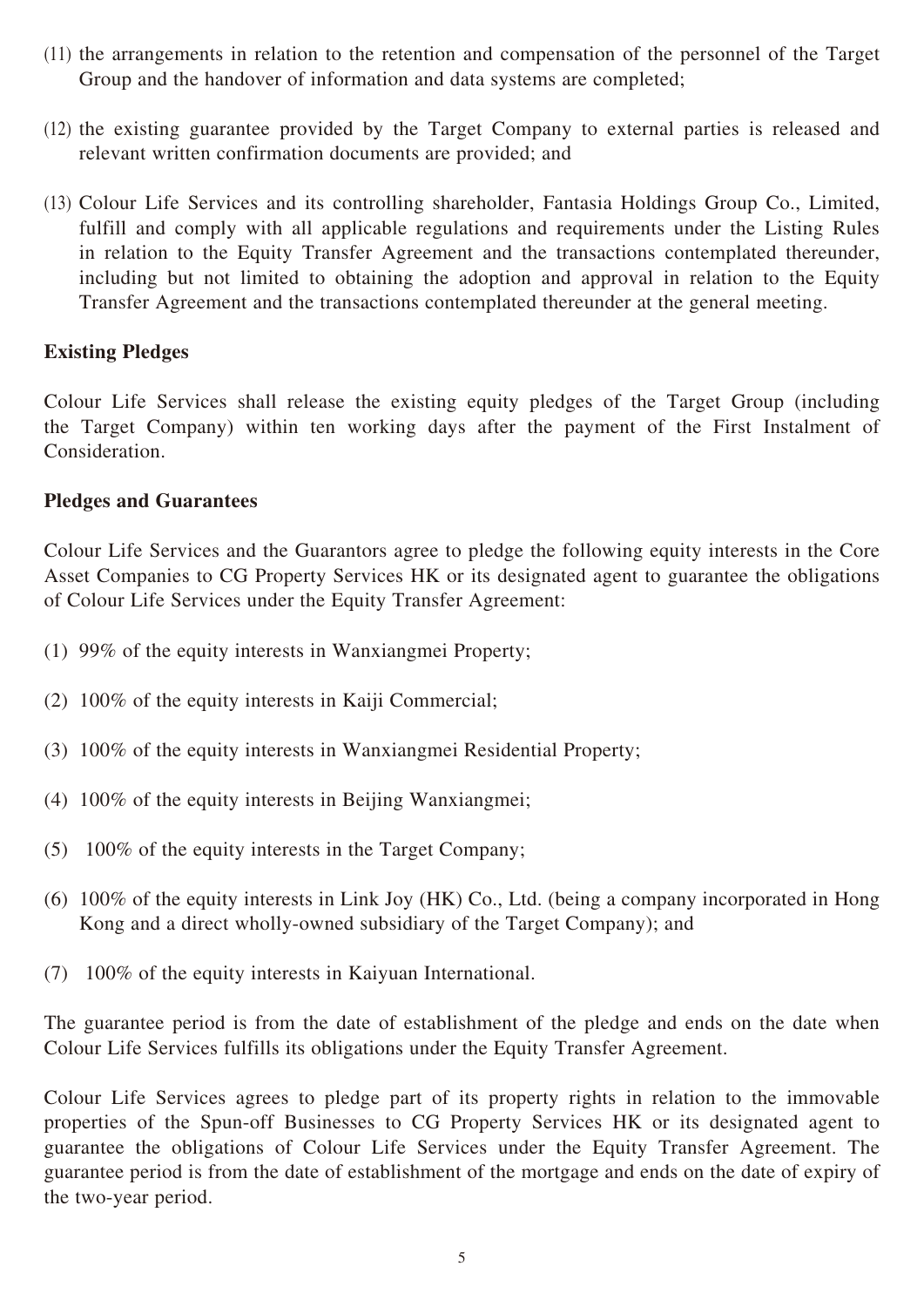The Guarantor I agrees to provide a joint and several guarantee for the obligations of Colour Life Services under the Equity Transfer Agreement. The guarantee period is from the signing date of the Equity Transfer Agreement and ends on the date on which Colour Life Services fulfills the obligations under the Equity Transfer Agreement.

The Guarantor II agrees to provide a joint and several guarantee in form of an undertaking letter for the designated obligations of Colour Life Services under the Equity Transfer Agreement. The guarantee period is from the signing date of the Equity Transfer Agreement and ends when the payment of the Third Instalment of Consideration is completed.

#### **Closing**

The closing date of the Equity Transfer Agreement is the date on which the equity interests in the Target Shares are transferred to CG Property Services HK ("**Closing Date**").

#### **Treatment of Funds and Assets of the Target Company**

The Target Company shall retain the net assets of RMB500 million as of 28 September 2021 (of which monetary funds shall not be less than RMB200 million). The balance remaining after deducting RMB500 million from the net assets of the Target Company as of 28 September 2021 belongs to Colour Life Services.

#### **Treatment of Related-Party Current Accounts**

Colour Life Services and the Target Company shall settle various types of related-party current accounts of the Target Company within 30 days from the date of signing the Equity Transfer Agreement. The net assets of the Target Company that belongs to Colour Life Services can be used to offset related-party current accounts in accordance with the terms of the Equity Transfer Agreement. In terms of related-party current accounts that remain unsettled after the offsetting, Colour Life Services and its related parties shall repay the Target Company in cash.

#### **Non-Competition**

Within five years from the Closing Date, unless with the consent of CG Property HK, Colour Life Services, Colour Life Services' affiliates, the Guarantor I and the companies in which any of them directly or indirectly holds shares shall not directly or indirectly take over any project within the scope of the Acquisition and engage in any act which may compete with any project being or to be negotiated over with the Target Company, nor shall they jeopardize the operation and management thereof.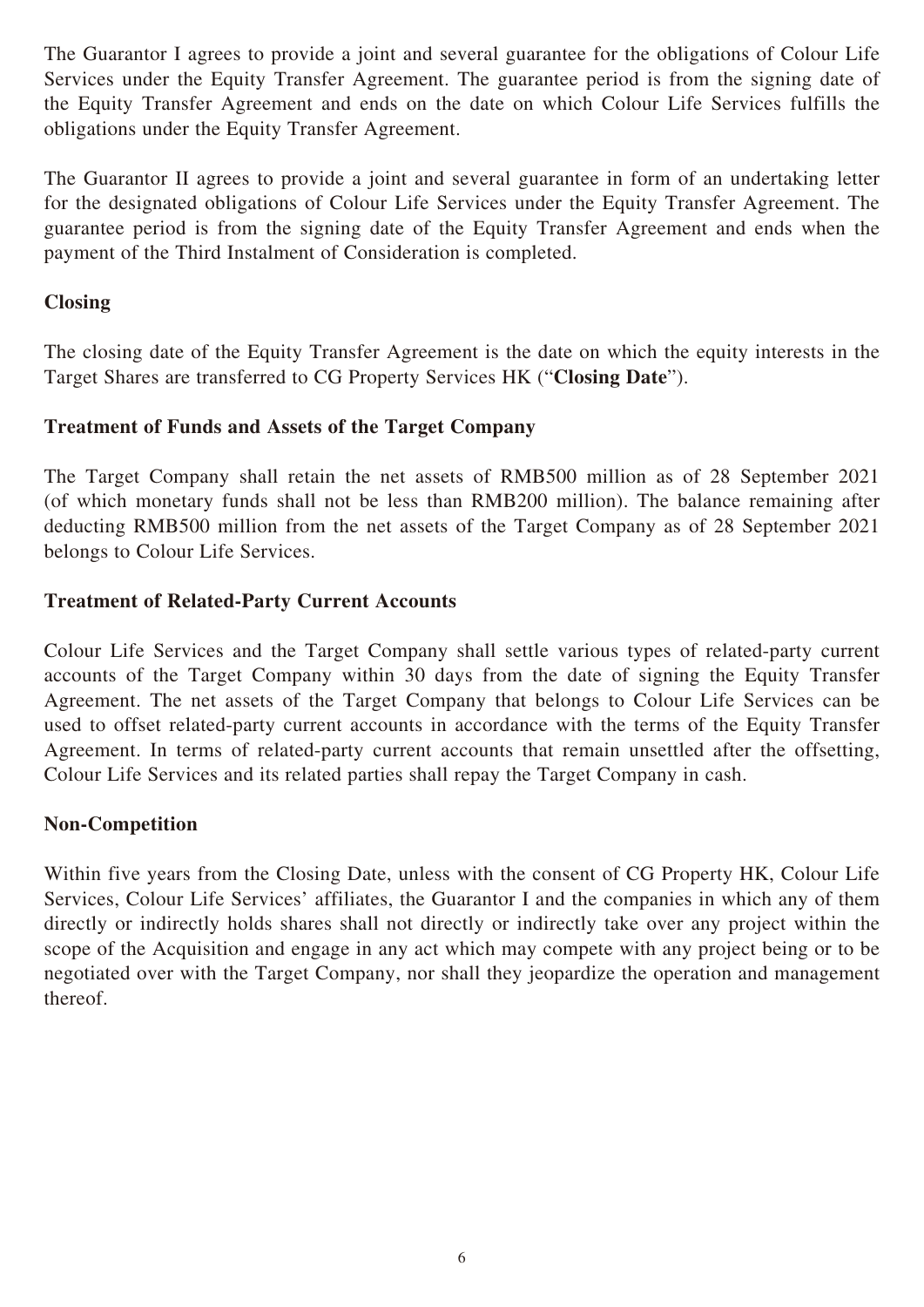#### **Termination and Dispute Resolution**

If the Acquisition is not approved by the PRC anti-monopoly law enforcement agency, each of the Parties can unilaterally terminate the Equity Transfer Agreement from the date on which they are informed that the Acquisition is not approved, and it does not constitute a breach of contract by either party.

If Colour Life Services fails to obtain a resolution to approve the Acquisition issued by its competent authorities by 1 March 2022, CG Property Services HK has the right to unilaterally terminate the Equity Transfer Agreement. If CG Property Services HK elects to terminate the Equity Transfer Agreement, Colour Life Services shall pay 15% of the Consideration to CG Property Services HK as liquidated damages.

If the Equity Transfer Agreement is terminated or cancelled, Colour Life Services shall refund CG Property Services HK the paid consideration in full (after deducting the liquidated damages (if any) payable by CG Property Services HK) within the agreed period. Then, CG Property Services HK shall cooperate in going through formalities to return the Target Shares (if transferred) to Colour Life Services, to change the Target Company's directors and supervisors (if changed), and to return the materials and licenses (if handed over) of the Target Company to Colour Life Services.

## **INFORMATION ON THE TARGET GROUP**

The Target Company is a limited liability company incorporated in the Cayman Islands and a direct wholly-owned subsidiary of Colour Life Services. The Target Company is principally engaged in investment holding. As at the Closing Date, the Target Company will directly or indirectly own 100% of the equity interests in the Core Asset Companies. Such equity interests will be the principal assets of the Target Company.

All of the Core Asset Companies are limited companies established under the laws of the PRC, and their principal businesses are property management in the PRC.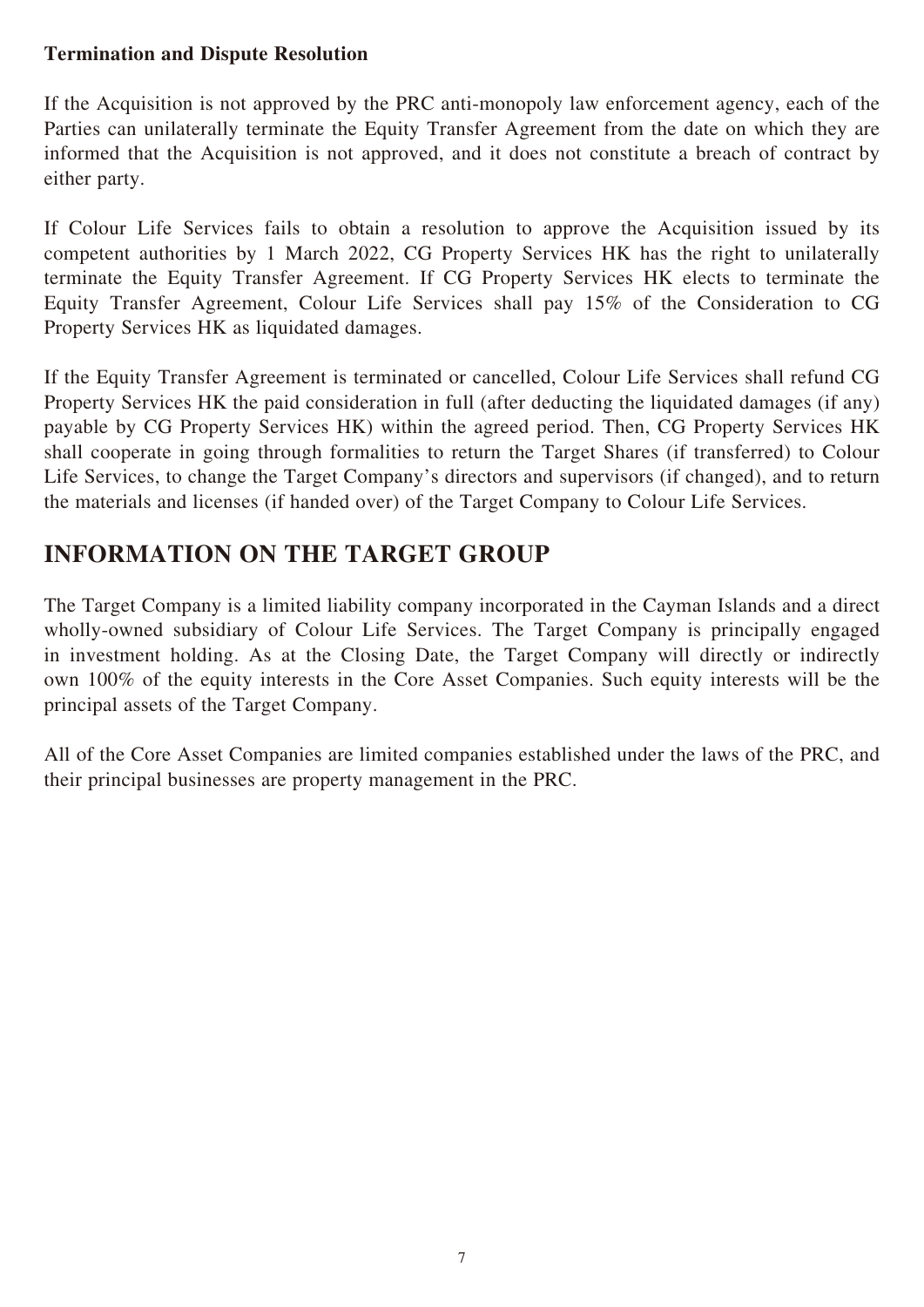#### **Financial Information of the Target Group**

As at 30 June 2021, the unaudited consolidated net asset value of the Target Company (excluding the Spun-off Businesses but taking into account of the Core Asset Companies) is approximately RMB1,374 million. According to the financial report of the Target Company prepared in accordance with Hong Kong Financial Reporting Accounting Standards, its unaudited consolidated net profits (excluding Spun-off Businesses but taking into account of the Core Asset Companies) for the two years ended 31 December 2020 are as follows:

*Unit: RMB'000*

|                        | For the year ended 31 December |                     |
|------------------------|--------------------------------|---------------------|
|                        | 2020<br>(unaudited)            | 2019<br>(unaudited) |
| Profit before taxation | 412,112                        | 417,862             |
| Profit after taxation  | 309,467                        | 305,787             |

## **FINANCIAL EFFECTS OF THE ACQUISITION**

Upon completion of the Acquisition, the Group will hold 100% of the equity interests in the Target Company, and will indirectly hold 100% of the equity interests in each of the Core Asset Companies, whose results, assets and liabilities will be consolidated into the accounts of the Group.

### **REASONS FOR AND BENEFITS OF THE ACQUISITION**

The Target Group is the core assets (e.g. Wanxiangmei Property and Kaiyuan International) of Colour Life Services, a leading property management and community services operator in the PRC. Colour Life Services is a high-tech and comprehensive community service enterprise integrating property services, intelligent buildings and community services. Adhering to the brand concept of "Perfecting our Community Services", Colour Life Services is committed to providing owners and customers with the care for their families during the lifetime. It was honoured as 2021 Top 10 China Listed Companies of Property Management Service in Overall Strengths, 2021 Top 10 China Listed Companies of Property Management Service in Service Scale, 2021 China Internet Community Operation Leading Company awarded by China Index Academy, and 2021 Top 50 China Property Management Service Companies awarded by Guandian Index Academy etc..

The Acquisition will supplement the Group's business, further expand the scale and coverage of the Group's business, promote the development of the Group's community value-added services and other services (especially the Group's development in commercial property management), enhance the Group's influence and competitiveness in the market, contribute to the long-term stable development of the Group and stabilize the leading position in the industry.

The Directors (including independent non-executive Directors) are of the view that the terms of the Equity Transfer Agreement and the transaction contemplated thereunder are fair and reasonable and in the interests of the Company and its shareholders as a whole.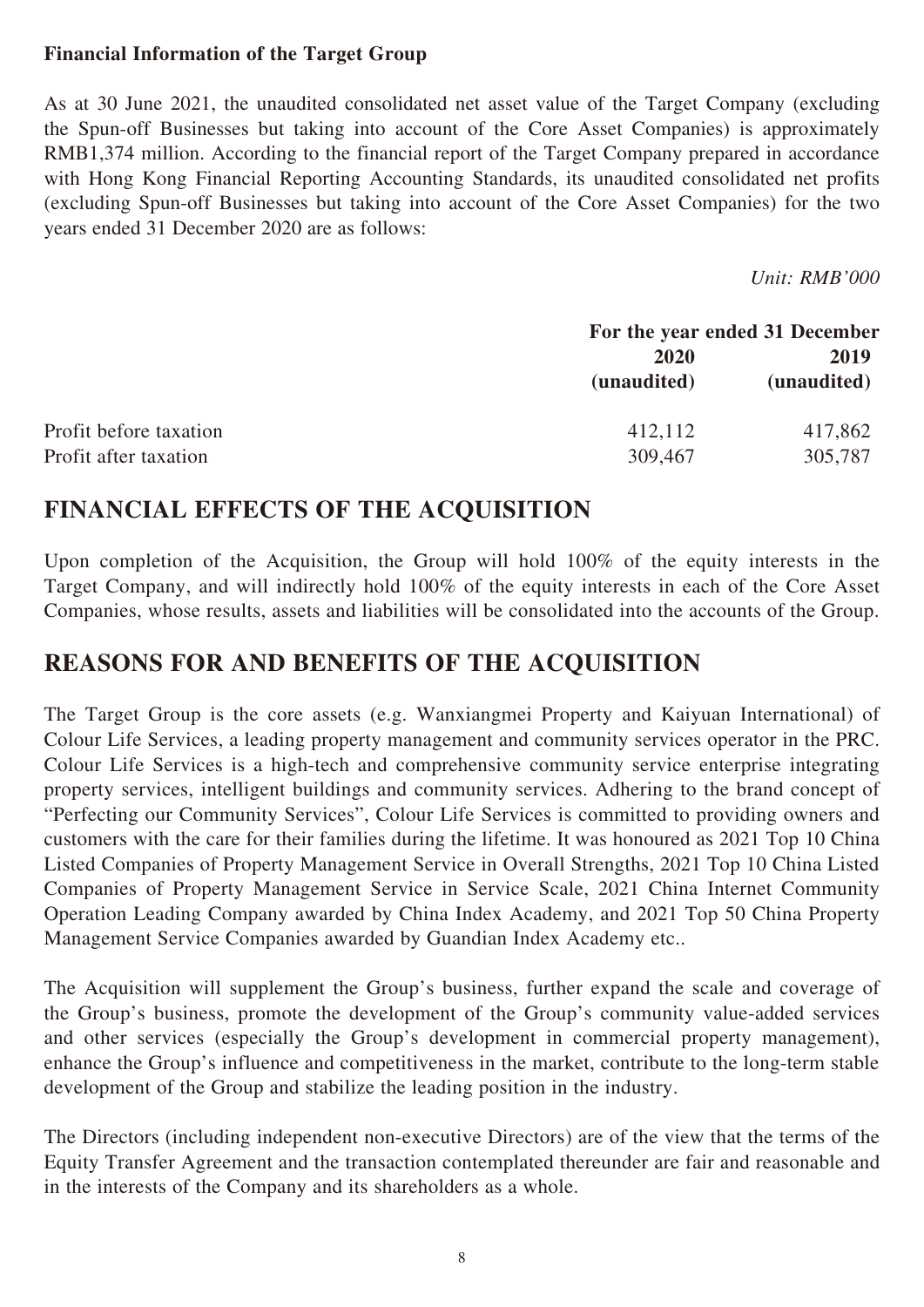## **LISTING RULES IMPLICATIONS**

As one or more applicable percentage ratios in respect of the Equity Transfer Agreement are more than 5% but all of them are less than 25%, the Acquisition constitutes a disclosable transaction of the Company under Chapter 14 of the Listing Rules, and is subject to the reporting and announcement requirements under Chapter 14 of the Listing Rules.

## **INFORMATION ON THE PARTIES**

The Company is an investment holding company and a leading service provider in comprehensive property management in the PRC with residential property as its major focus. Its subsidiaries are principally engaged in property management services, community value-added services, valueadded services to non-property owners, "Three Supplies and Property Management" businesses, city services and commercial operational services.

CG Property Services HK is an indirect wholly-owned subsidiary of the Company and its subsidiaries are principally engaged in the provision of property management services, community value-added services, value-added services to non-property owners, heating services, "Three Supplies and Property Management" businesses, city services and commercial operational services.

Colour Life Services is a company incorporated in the Cayman Islands, the shares of which are listed on the Main Board of the Stock Exchange (stock code: 1778), and is principally engaged in the provision of property management services, engineering services, community leasing, sales and other services.

The Guarantor I is a limited company established under the laws of the PRC and an indirect whollyowned subsidiary of Colour Life Services, and it is principally engaged in the provision of property management services.

The Guarantor II is a Hong Kong citizen and the ultimate beneficial owner of Colour Life Services as at the date of this announcement.

## **DEFINITIONS**

In this announcement, unless the context requires otherwise, the following terms and expressions shall have the following meanings:

| "Acquisition"         | the acquisition of the Target Shares by CG Property Services HK<br>from Colour Life Services in accordance with the Equity Transfer<br>Agreement |
|-----------------------|--------------------------------------------------------------------------------------------------------------------------------------------------|
| "Beijing Wanxiangmei" | Beijing Wanxiangmei Great Lakes Property Co., Ltd.* (北京萬象美<br>信合大湖物業管理有限公司)                                                                      |
| "Board"               | the board of directors of the Company                                                                                                            |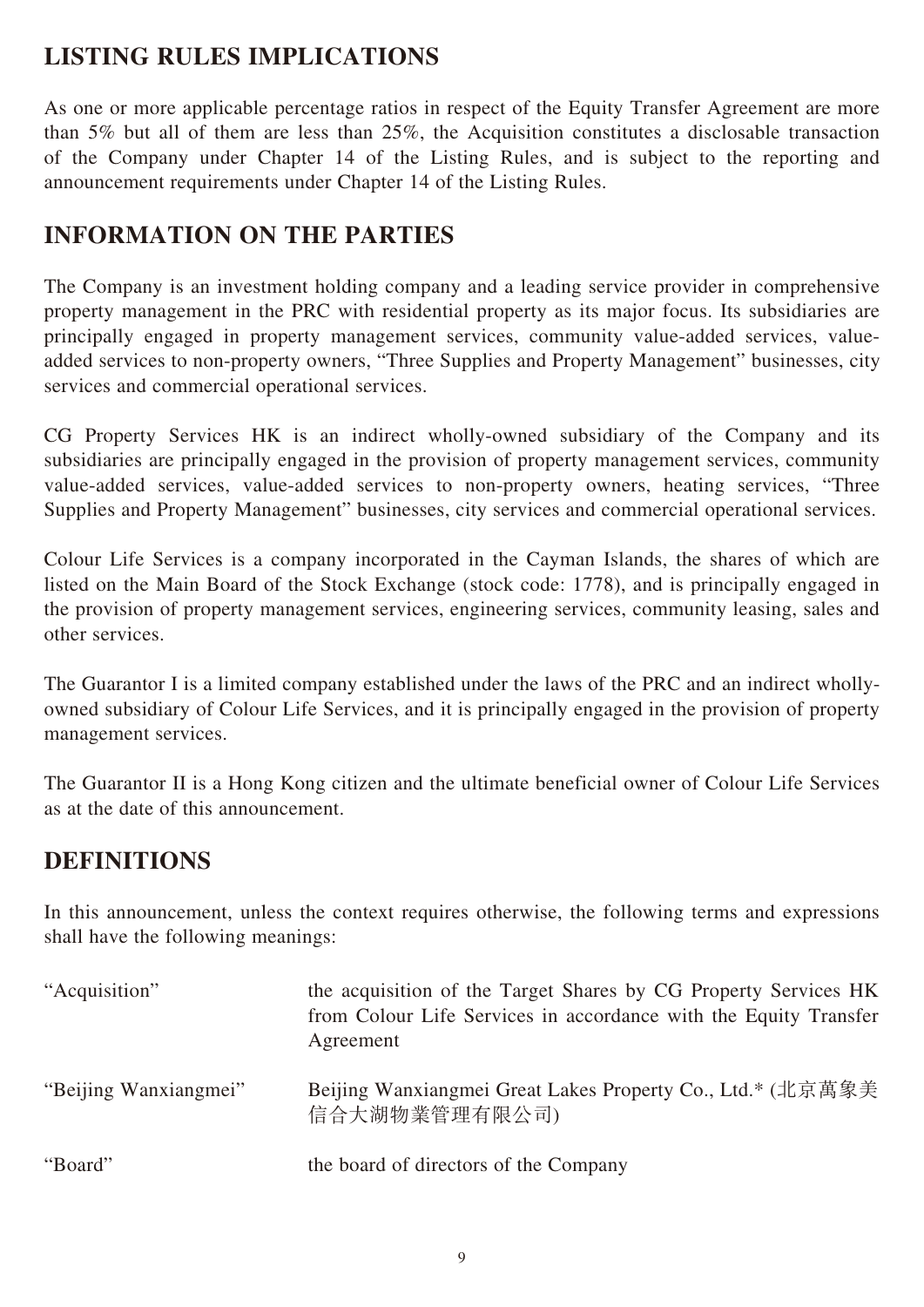| "CG Property Services HK"                 | Country Garden Property Services HK Holdings Company Limited<br>(碧桂園物業香港控股有限公司), a company with limited liability<br>established under the laws of Hong Kong and an indirect wholly-<br>owned subsidiary of the Company                                                                                                                                                                  |
|-------------------------------------------|------------------------------------------------------------------------------------------------------------------------------------------------------------------------------------------------------------------------------------------------------------------------------------------------------------------------------------------------------------------------------------------|
| "Changbaishan Tourism<br>Resort Property" | Jilin Changbaishan Tourism Resort Property Management Co.,<br>Ltd.* (吉林省長白山旅遊度假區物業管理有限公司)                                                                                                                                                                                                                                                                                                |
| "Closing Date"                            | as defined under the section "Principal Terms of the Equity Transfer"<br>Agreement — Closing" in this Announcement                                                                                                                                                                                                                                                                       |
| "Colour Life Services"                    | Colour Life Services Group Co., Limited, a company incorporated<br>in the Cayman Islands with limited liability, the shares of which are<br>listed on the Main Board of the Stock Exchange (stock code: 1778)                                                                                                                                                                            |
| "Company"                                 | Country Garden Services Holdings Company Limited (碧桂園服<br>務控股有限公司), an exempted company with limited liability<br>incorporated in the Cayman Islands, the shares of which are listed<br>on the Main Board of the Stock Exchange (stock code: 6098)                                                                                                                                       |
| "connected person"                        | has the meanings ascribed to it under the Listing Rules                                                                                                                                                                                                                                                                                                                                  |
| "Consideration"                           | the consideration for the Acquisition of up to RMB3,300 million                                                                                                                                                                                                                                                                                                                          |
| "Core Asset Companies"                    | Wanxiangmei Property, Changbaishan Tourism Resort Property,<br>Kaiyuan International, Kaiji Commercial, Wanxiangmei Residential,<br>Huaxu Property, and Beijing Wanxiangmei, each of them is a limited<br>company established under the laws of the PRC and is or will become<br>a direct or indirect wholly-owned subsidiary of the Target Company<br>before closing of the Acquisition |
| "Director(s)"                             | $\text{directory}(s)$ of the Company                                                                                                                                                                                                                                                                                                                                                     |
| "Equity Transfer Agreement"               | the equity transfer agreement dated 28 September 2021 entered<br>into between CG Property Services HK and Colour Life Services in<br>relation to the Acquisition                                                                                                                                                                                                                         |
| "First Instalment of<br>Consideration"    | RMB2,300 million                                                                                                                                                                                                                                                                                                                                                                         |
| "Group"                                   | the Company and its subsidiaries                                                                                                                                                                                                                                                                                                                                                         |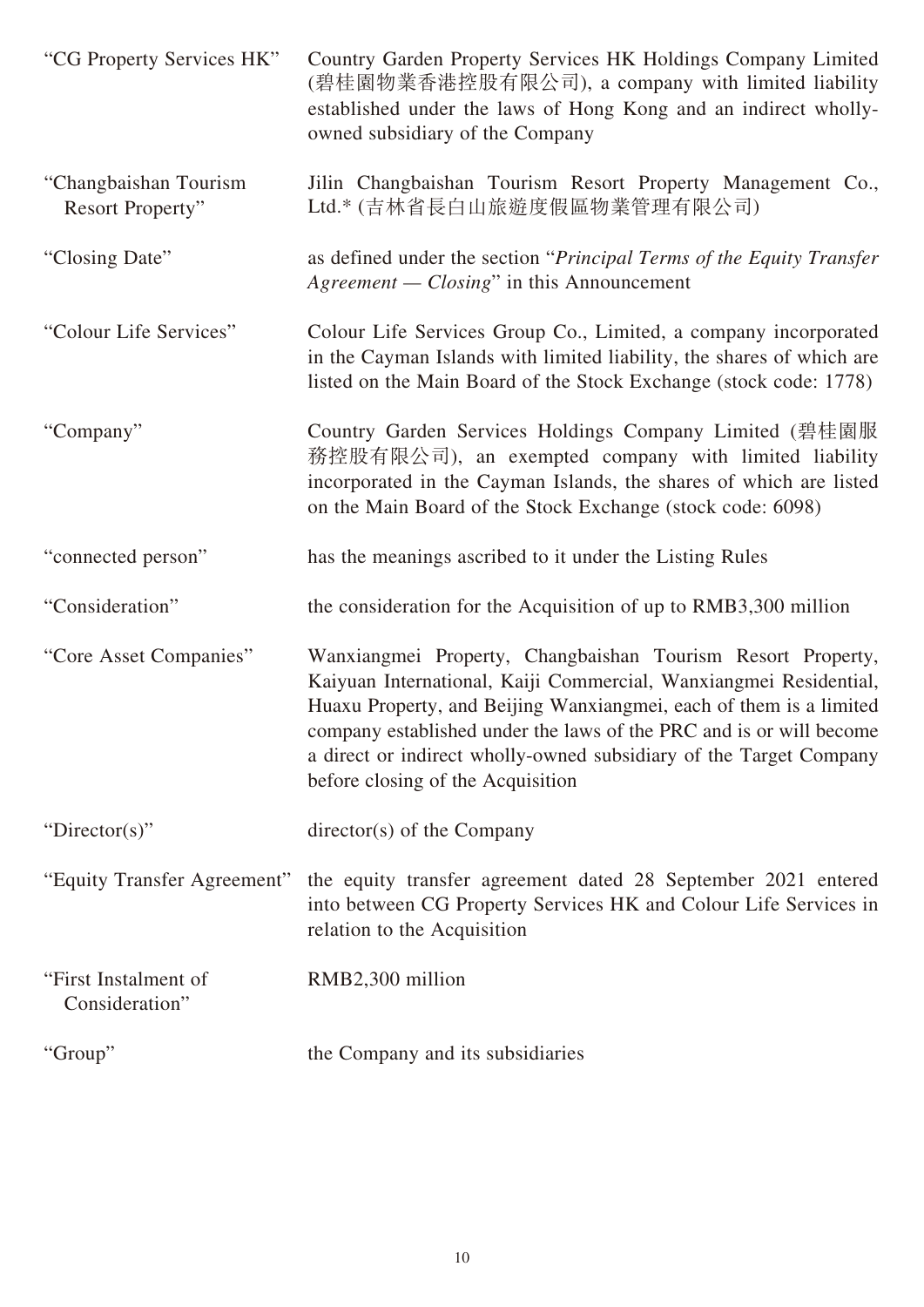| "Guarantor I"                              | Shenzhen Colour Life Services Group Co., Ltd., a company with<br>limited liability established under the laws of the PRC and an<br>indirect wholly-owned subsidiary of Colour Life Services                                                                                                                                        |
|--------------------------------------------|------------------------------------------------------------------------------------------------------------------------------------------------------------------------------------------------------------------------------------------------------------------------------------------------------------------------------------|
| "Guarantor II"                             | Ms. Zeng Jie, Baby                                                                                                                                                                                                                                                                                                                 |
| "Guarantors"                               | collectively, the Guarantor I and the Guarantor II                                                                                                                                                                                                                                                                                 |
| "HK\$" or "HKD"                            | Hong Kong dollars, the lawful currency of Hong Kong                                                                                                                                                                                                                                                                                |
| "Hong Kong"                                | the Hong Kong Special Administrative Region of the PRC                                                                                                                                                                                                                                                                             |
| "Huaxu Property"                           | Shijiazhuang Huaxu Property Management Co., Ltd.* (石家莊花胥<br>物業管理有限公司)                                                                                                                                                                                                                                                              |
| "Kaiji Commercial"                         | Shenzhen Kaiji Commercial Property Management Co., Ltd.* (深圳<br>市開際商業物業管理有限公司)                                                                                                                                                                                                                                                     |
| "Kaiyuan International"                    | Shenzhen Kaiyuan International Property Management Co., Ltd.*<br>(深圳市開元國際物業管理有限公司)                                                                                                                                                                                                                                                 |
| "Listing Rules"                            | The Rules Governing the Listing of Securities on the Stock<br>Exchange                                                                                                                                                                                                                                                             |
| "Parties"                                  | collectively, CG Property Services HK and Colour Life Services                                                                                                                                                                                                                                                                     |
| "percentage ratio"                         | has the meanings ascribed to it under the Listing Rules                                                                                                                                                                                                                                                                            |
| "PRC"                                      | the People's Republic of China (for the purpose of this<br>announcement, excluding Hong Kong, the Macau Special<br>Administrative Region of the PRC and Taiwan)                                                                                                                                                                    |
| "RMB"                                      | Renminbi, the lawful currency of the PRC                                                                                                                                                                                                                                                                                           |
| "Second Instalment of<br>Consideration"    | RMB700 million                                                                                                                                                                                                                                                                                                                     |
| "Spun-off Businesses"                      | the designated business projects, immovable property interests and<br>equity interests directly or indirectly held by the Target Company<br>on the date of signing of the Equity Transfer Agreement but to be<br>disposed of and spun off before closing of the Acquisition and do<br>not fall within the ambit of the Acquisition |
| "Stock Exchange"                           | The Stock Exchange of Hong Kong Limited                                                                                                                                                                                                                                                                                            |
| "Target Company" or<br>"Link Joy Holdings" | Link Joy Holdings Group Co., Limited, a limited liability company<br>incorporated in the Cayman Islands and is a direct wholly-owned<br>subsidiary of Colour Life Services                                                                                                                                                         |